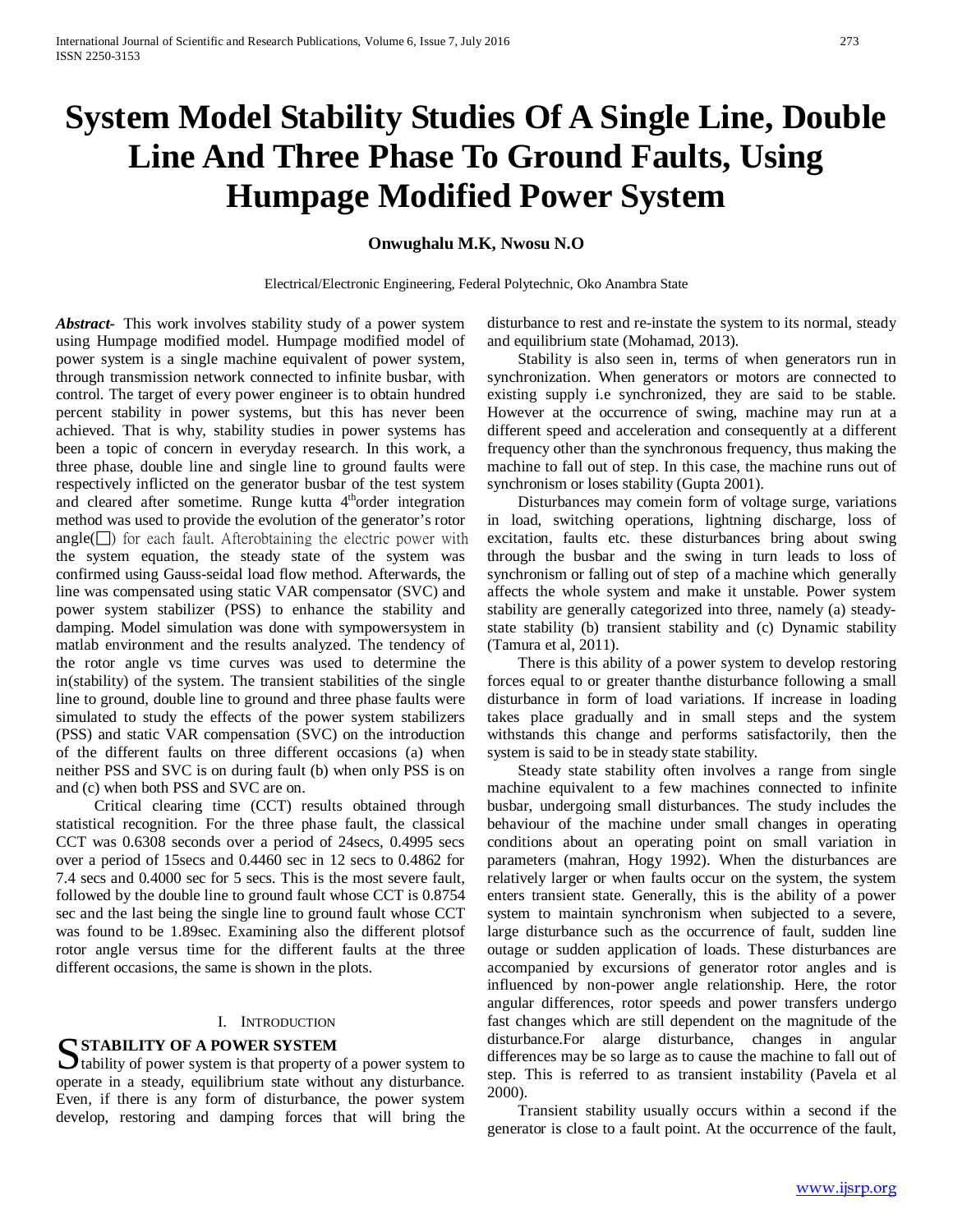the electrical power from the most nearby generator is reduced and the power from other generators remains unaltered. There is a resultant difference in acceleration due to the power and this produces speed difference over the time interval of the fault. It is important to clear the fault as soon as possible. This fault clearing removes one or more transmission elements and weakens the system. The changesin transmission system produce change in generator rotor angles. If the changes are such that the accelerated machines pick up additional loads, they slow down and a new equilibrium position is reached. Here our study is limited to a single machine connected to infinite busbar. At the introduction of the faultsin turn, i.e the double to ground (L,LG) the single line to ground (L-G) and the three phase to ground (L-L-G) faults, the electrical power reduced and consequently a resultant difference in the accelerationand speed difference over a time interval.

 Furthermore, a power system has the ability to maintain synchronism after initial swing until the system settles down to a new steady state equilibrium conditions. A t the elapse of sufficient time,the governors of the prime movers will react to increase or reduce energy input, re-establishing a balance between energy input and the existing electrical load. This is referred to as dynamic stability.

# **STABILITY**



[www.ijsrp.org](http://ijsrp.org/)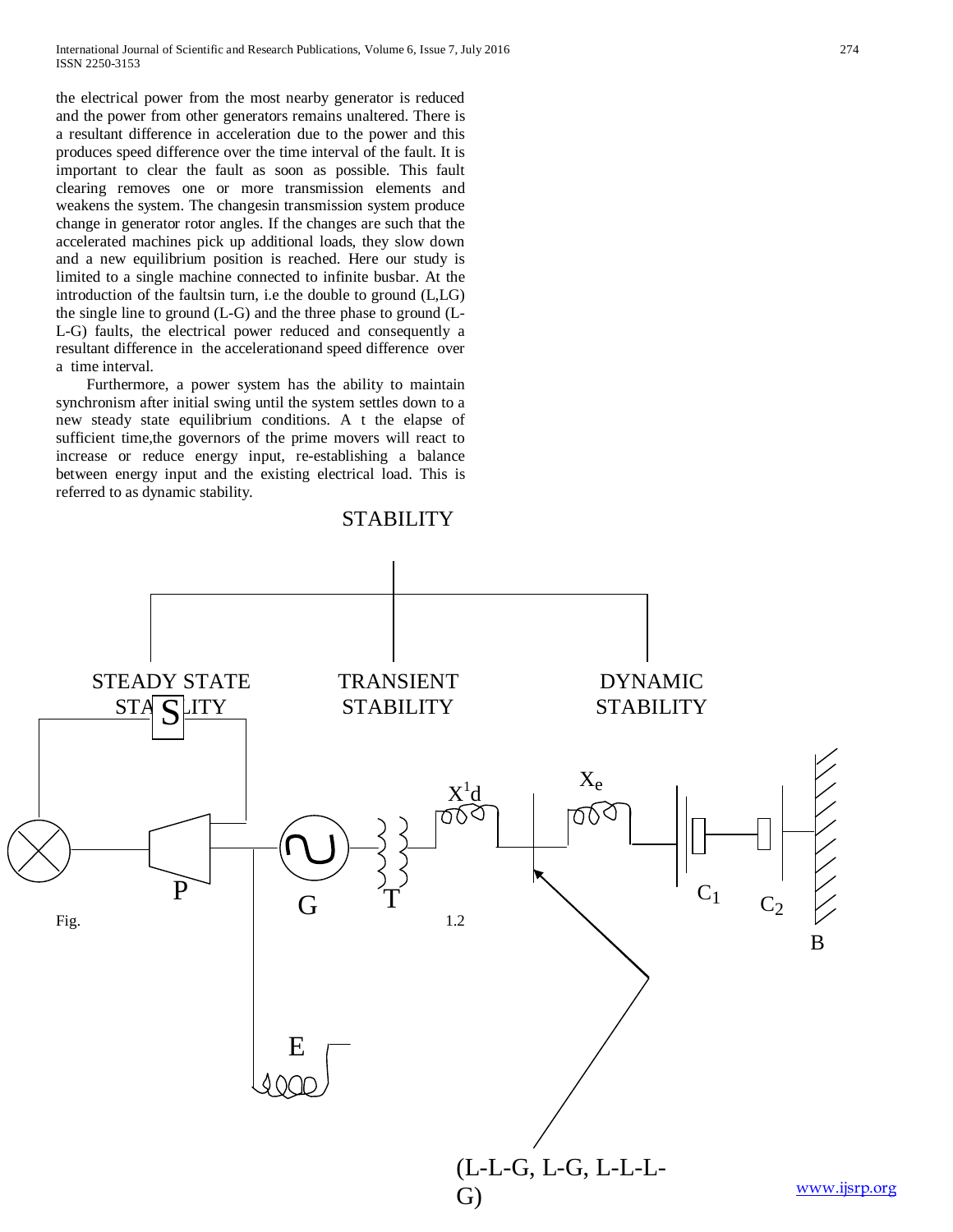Fig. 1.1 Power System Stability

 The humpage power system is simply a system consisting of a source through transmission network to infinite busbar. Here G is the synchronous Generator for power production, P is the prime mover or turbine, S is the governor, E is the exciter that provides D.C. excitation, T is a high voltage transformer used for power transmission at a high voltage,  $X<sup>1</sup>d$  and Xe are the internal reactance and the transmission network reactance respectively. C1 and C2 are high voltage circuit breakers, all connected to infinite busbar B.

#### **CONCEPT OF THE ROTOR ANGLE (**)

 We consider machines in terms of their input and output powers. Generators and motors are always compared because both have same constructional features but operate differently. In the case of a generator, the input is a mechanical torque while the output is an electromagnetic torque,  $T_E$ . In the case of a motor, the input is electromagnetic torque while the output is a shaft torque Ts. Under normal working condition, the relative position of the rotor axis and the stator magnetic field axis is fixed. The angle between the two is called the load or rotor angle  $(\Box)$  which depends upon the loading of the machine. The larger the load, the larger the load angle. The equation giving the relative motion of the rotor with respect to the stator field is called the swing equation.

## **SWING EQUATION**

The swing equation is given as  
\n
$$
M \frac{d^{2} \Box}{dt^{2}} = P_{m} - P_{e}
$$
\n
$$
M \frac{d^{2} \Box}{dt^{2}} = P_{m} - P_{max} \sin \Box
$$

Where M is the Genera tor's inertia constant,  $P_m =$  Generator's shaft mechanical power,  $P_{max}$  = peak power for the power angle,  $P_E$  = electrical power =  $P_{max}$  sin  $\Box$ .

#### **ENHANCEMENT USING SVC**

 In this paper, static VAR controller is proposed to enhance transient stability for the power system. A single bus system which contains a generator and static VAR compensator (SVC) is considered. The SVC is located at the mid-point of the transmission line. An interconnected power system consists of several essential components. They are namely; the generating unit, the transmission line, the load, the transformer, SVC etc. During the operation of the generators, there may be some disturbances such as sustained oscillation in speed or periodic variationinthe torque that is applied to the generator – stability enhancement is of great importance in power system design. Excitation control and static VAR compensator play important roles in stability enhancement of power systems. The SVC is located at the mid-point of transmission lines.

#### **THEORY OF POWER SYSTEM STABILIZER (PSS)**

 The basis of a power system s stabilizer is to add damping to the generator oscillation by using auxiliary stabilizing signal(s). To provide damping, the stabilizer must produce a component of electrical torque in phase with the rotor speed variation.

 This is achieved by modulating the generator excitation so as to develop a componentof electrical torque in phase with rotor speed deviation.

#### II. METHOD AND MATERIAL

- A disturbance or short-circuit was introduced in the busbar in form of (L-G), (L-L-G) and (L-L-L-G) and the faults were cleared after some time (t).
- Runge-kutta  $4<sup>th</sup>$  order integration method was used to provide the evolution of the rotor angle  $(\Box)$ .
- The electrical power  $(P_e)$  was obtained using the system equation.

$$
\text{Pe} = \underbrace{\left| \underline{\mathbf{E}}^{\perp} \right| \mathbf{V}}_{\mathbf{V}^{\perp} \mathbf{1} + \mathbf{V}}.
$$

$$
X^1d+Xe
$$

Where  $E^1$  = Generator's terminal voltage

V = voltage at the infinite busbar which is I.P.U.  $X^1_{d}$  = Internal reactance of the generator,  $X_e$  = transmission network reactance,  $\Box$  = rotor angle

 $\sin$ 

- The steady state of the system was confirmed using Gaus – seidal load flow method
- The lines were compensated using SVC and Pss.
- The model was simulated

#### **2.1 RESULTS**

 In this chapter, Humphage model equipped with static variable compensator in the middle of the transmission line is simulated with simpowersystem. Critical clearing time of this non linear model is estimated with statistical pattern recognition. Classical model of this Humphage model is used to compute this critical clearing time using Equal Area Criteria with  $4<sup>th</sup>$  oder Runge Kutta numerical method, simulation is done matlab in environment.

## **SIMULATION OF HUMPHAGE MODEL WITH SIMPOWERSYSTEM**

 Various component of the modified humphage model of single machine to infinite busbar fig.2.1 have been modeled by simpowersystem as have been shown in chapter three. These components include the turbine synchronous generator, the power system stabilizer (PSS), static variable compensator (SVC), the transformer, and the transmission line. This system has been configured as shown in fig. 2. 1.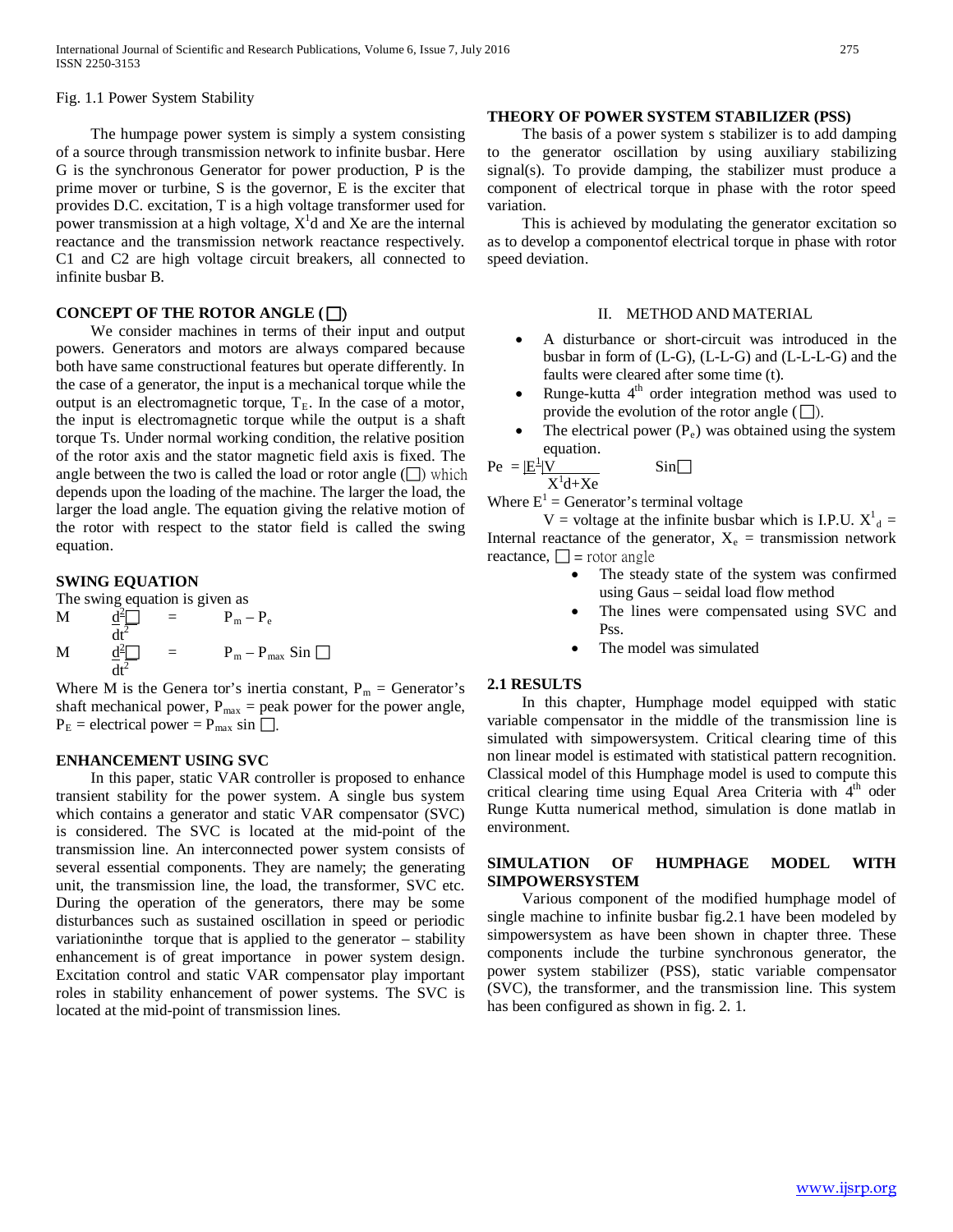

**Transient stabilty of a single-machine equivalent with Power System Stabilizers (PSS) and Static Var Compensator (SVC )**

#### **Figure 2.1: single-machine equivalent with Power System Stabilizers (PSS) and Static Var Compensator (SVC)**

## **LOADFLOW SIMULATION**

 The power in the simpowersystem configuration solves the load flow through initial guess of the load flow and then iterates to get the actual load flow values at the machine terminals and buses, other quantities like the machine rotor angle, machine terminal voltage and current flowing in all the phases during steady state are also solved. All the required initialization quantities are then keyed in for transient stability simulation. Some of these calculated quantities like the initial rotor angle, the machine terminal power and voltage are used to calculate the electrical power developed by the generator which will ultimately be used to estimate the critical clearing time of faults using classical single machine model. Results of the load flow simulation are as shown

|  |  |  | <b>Table 2.1: Load Flow Initialization</b> |
|--|--|--|--------------------------------------------|
|--|--|--|--------------------------------------------|

| Machine:                                                                                                                                    | <b>M1 1000 MVA</b>                    |
|---------------------------------------------------------------------------------------------------------------------------------------------|---------------------------------------|
| Nominal:                                                                                                                                    | 1000 MVA 13.8 kV rms                  |
| Bus Type:                                                                                                                                   | P&V generator                         |
| Uan phase:                                                                                                                                  | $-3.62^{\circ}$                       |
| Uab:                                                                                                                                        | 13800 Vrms [1 pu] 26.38°              |
| $Ubc$ :                                                                                                                                     | 13800 Vrms [1 pu] $-93.62^{\circ}$    |
| Uca:                                                                                                                                        | 13800 Vrms [1 pu] 146.38°             |
| Ia:                                                                                                                                         | 39784 Arms [0.9509 pu] -6.16°         |
| Ib:                                                                                                                                         | 39784 Arms [0.9509 pu] -126.16°       |
| $Ic$ :                                                                                                                                      | 39784 Arms [0.9509 pu] 113.84°        |
| P:                                                                                                                                          | 9.5e+008 W $[0.95$ pu]                |
| Q:                                                                                                                                          | 4.2114e+007 Vars $[0.04211$ pu]       |
| Pmec:                                                                                                                                       | $9.5258e+008$ W [0.9526 pu]           |
| Torque:                                                                                                                                     | 5.0536e+007 N.m $[0.9526 \text{ pu}]$ |
| Vf:                                                                                                                                         | $1.4675$ pu                           |
| Init. Cond. $[dw(\%)$ th(deg) ia, ib, ica(pu) pha, phb, phc,(deg) $Vf(pu)$ ]<br>$\sim$ 0.601, 0.050000, 0.050000, 0.050000, 0.15515, 10.631 |                                       |

= [0 -69.8601 0.950933 0.950933 0.950933 -6.15745 -126.157 113.843 1.46747]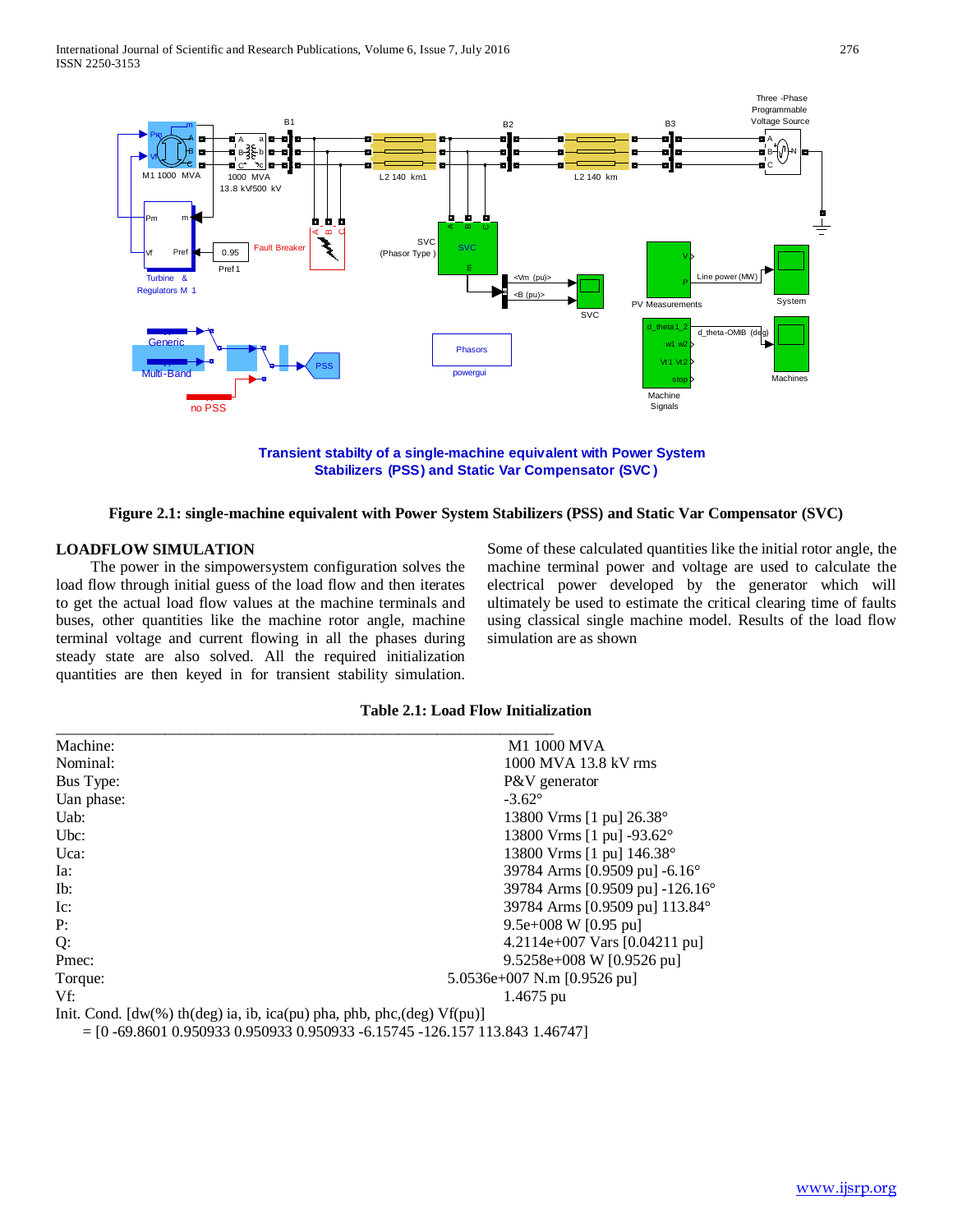# **Table 2.2 CRITICAL CLEARING TIME RESULT OBTAINED THROUGH PATTERN RECOGNITION**

| H(sec)                             |                                        | 24                 | $\overline{15}$ | 12        | 7.4       | 5         |
|------------------------------------|----------------------------------------|--------------------|-----------------|-----------|-----------|-----------|
| Three phase<br>to ground<br>Fault  | SPL(SVC<br>NO)<br><b>CCT</b>           | 0.5985             | 0.4910          | 0.4467    | 0.3663    | 0.3142    |
|                                    | <b>SPL(SVC</b><br>ON)<br><b>CCT</b>    | 0.5995             | 0.4953          | 0.4516    | 0.3705    | 0.3181    |
|                                    | % CCT time gain<br>by SVC              | $-0.1671$          | $-0.8758$       | $-1.0969$ | $-1.1466$ | $-1.2412$ |
|                                    | Classical<br><b>CCT</b><br>estimation  | 0.6308             | 0.4995          | 0.4460    | 0.3514    | 0.2888    |
|                                    | Classical<br>$\overline{CCT}$<br>error | $-5.3968$          | $-1.7312$       | 0.1567    | 4.0677    | 8.0840    |
| Double phase<br>to ground<br>Fault | SPL(SVC<br>NO)<br><b>CCT</b>           | 0.8545             | 0.6842          | 0.6124    | 0.4897    | 0.4094    |
|                                    | <b>SPL(SVC</b><br>ON)<br><b>CCT</b>    | 0.8600             | 0.6905          | 0.6205    | 0.4952    | 0.4132    |
|                                    | % CCT time gain<br>by SVC              | $-0.6437$          | $-0.9208$       | $-1.3227$ | $-1.1231$ | $-0.9282$ |
|                                    | Classical<br><b>CCT</b><br>estimation  | 0.8754             | 0.6921          | 0.6194    | 0.4862    | 0.4000    |
|                                    | <b>CCT</b><br>Classical<br>error       | $-2.4459$          | $-1.1546$       | $-1.1430$ | 0.7147    | 2.2960    |
| Single phase<br>to ground<br>Fault | SPL(SVC<br>NO)<br><b>CCT</b>           | $\overline{2.115}$ | 1.556           | 1.427     | 1.001     | 0.832     |
|                                    | SPL(SVC<br>ON)<br><b>CCT</b>           |                    |                 |           |           |           |
|                                    | % CCT time gain<br>by SVC              |                    |                 | --        |           |           |
|                                    | <b>CCT</b><br>Classical<br>estimation  | 1.89               | 1.494           | 1.336     | 1.049     | 0.8625    |
|                                    | Classical<br><b>CCT</b><br>error       | 10.6383            | 3.9846          | 6.3770    | $-4.7952$ | $-3.6659$ |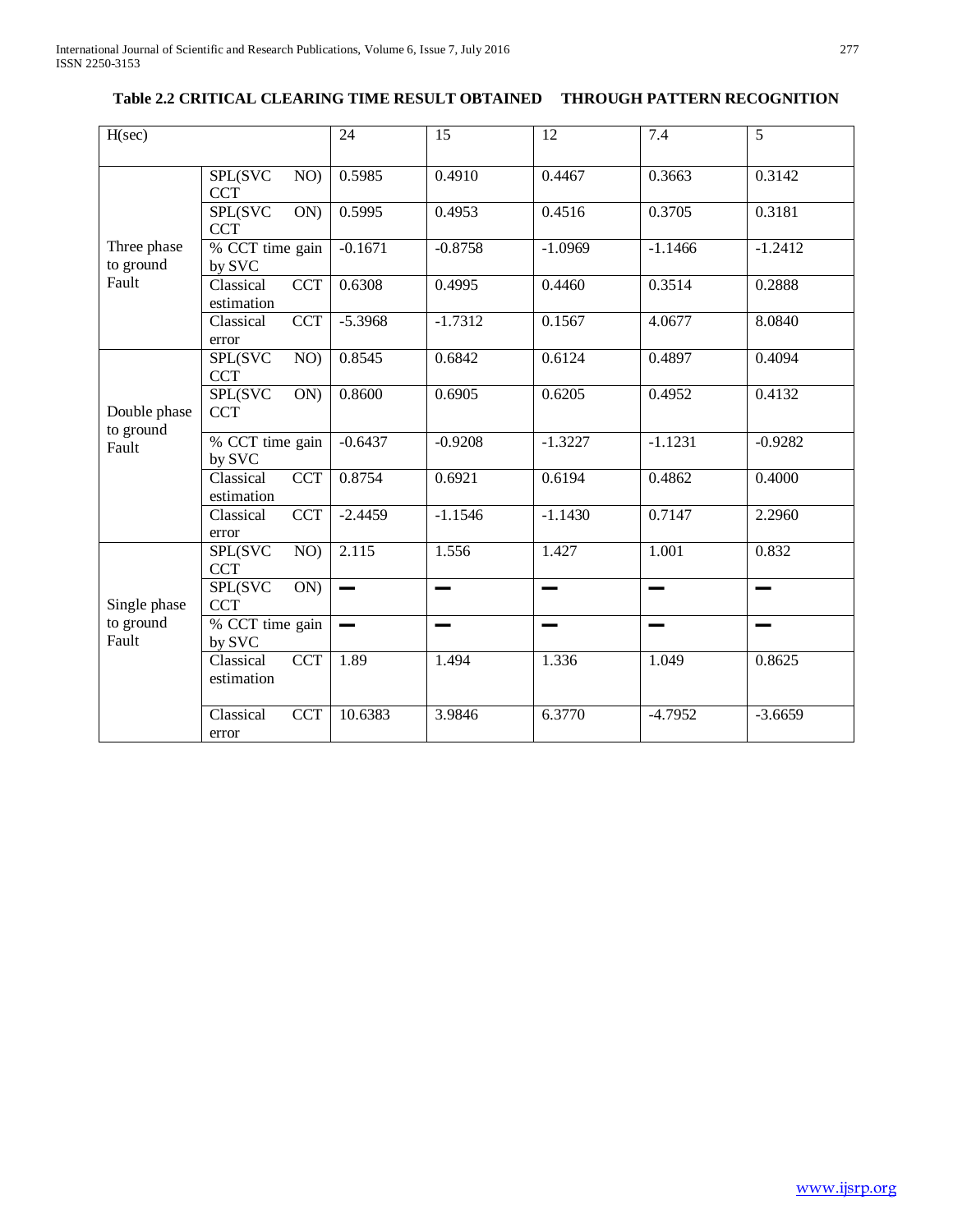



**Figure 3.2: plot of rotor angle versus time for single line to ground fault**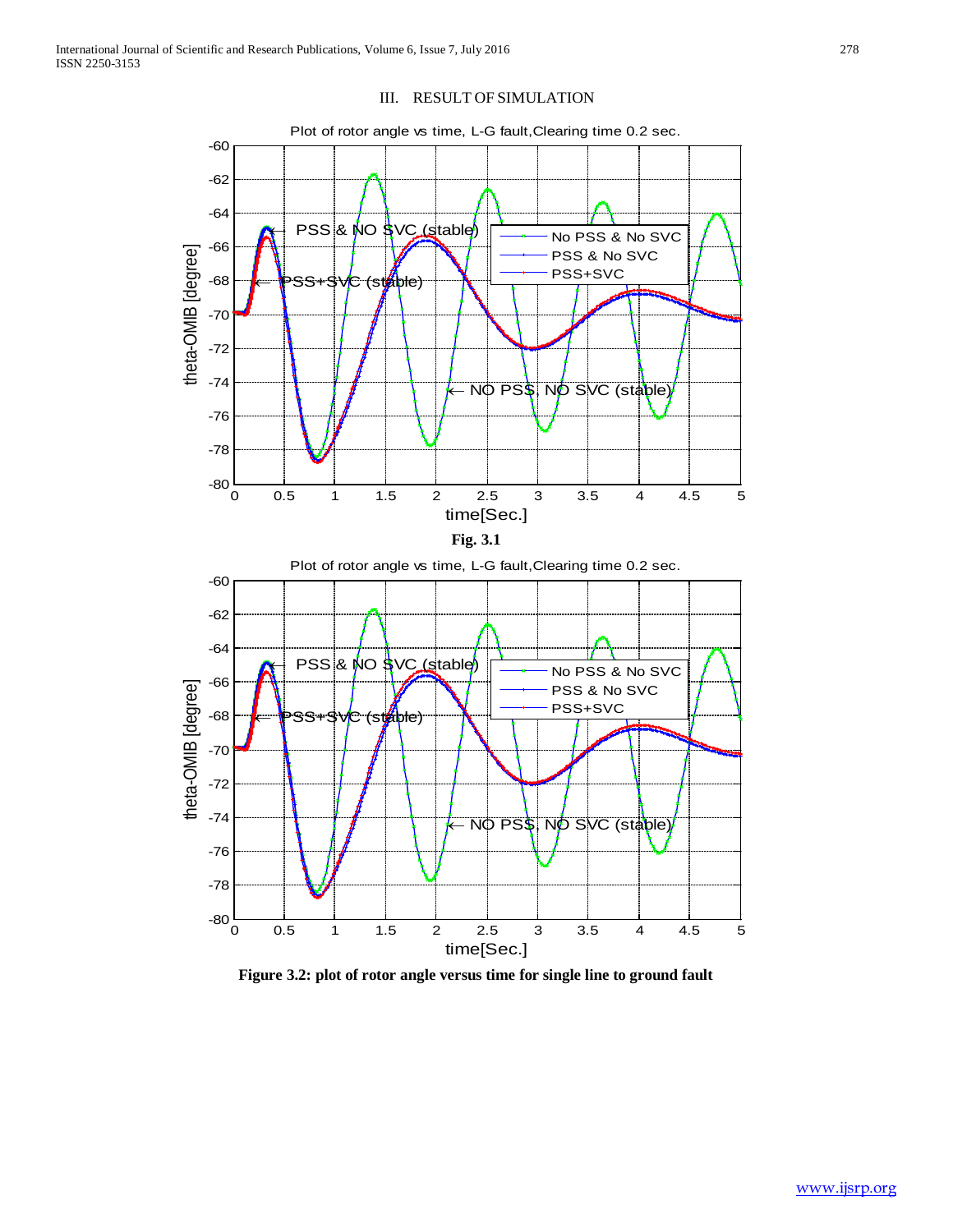

**Figure 3.4: plot of rotor angle versus time for three phase to ground fault**

**Rotor angle – time response for SIME, PSS & No SVC at clearing time of 0.3663 Sec.**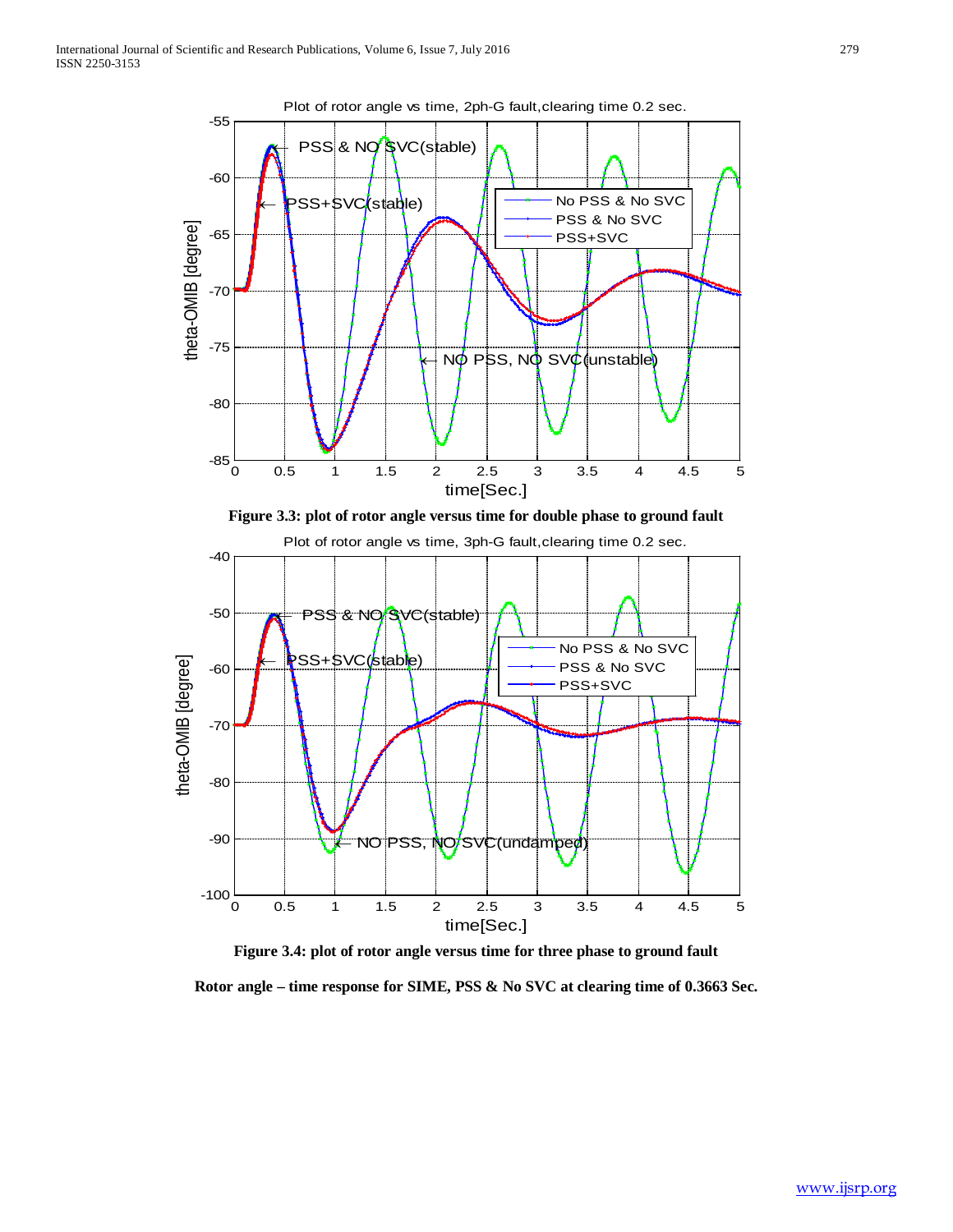





**Figure 3.6: 3Ф-GRotor angle – time response for SIME, PSS & No SVC at clearing time of 0.3664 Sec**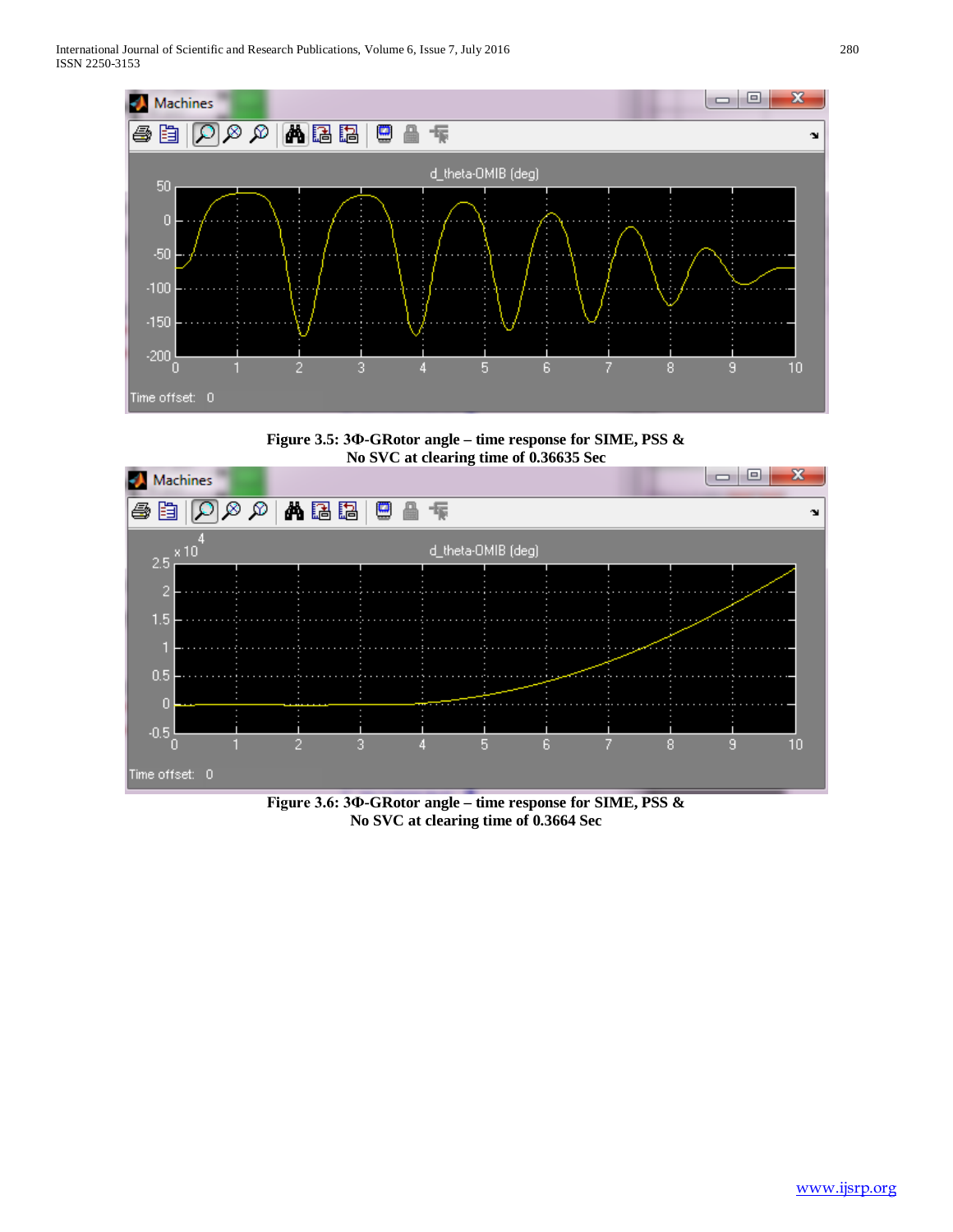

**Figure 3.7: 3Ф-GRotor angle – time response for SIME, PSS & SVC ON at clearing time of 0.3705 Sec.**



**Figure 3.8:3Ф-GRotor angle – time response for SIME, PSS & SVC ON at clearing time of 0.3706 Sec.**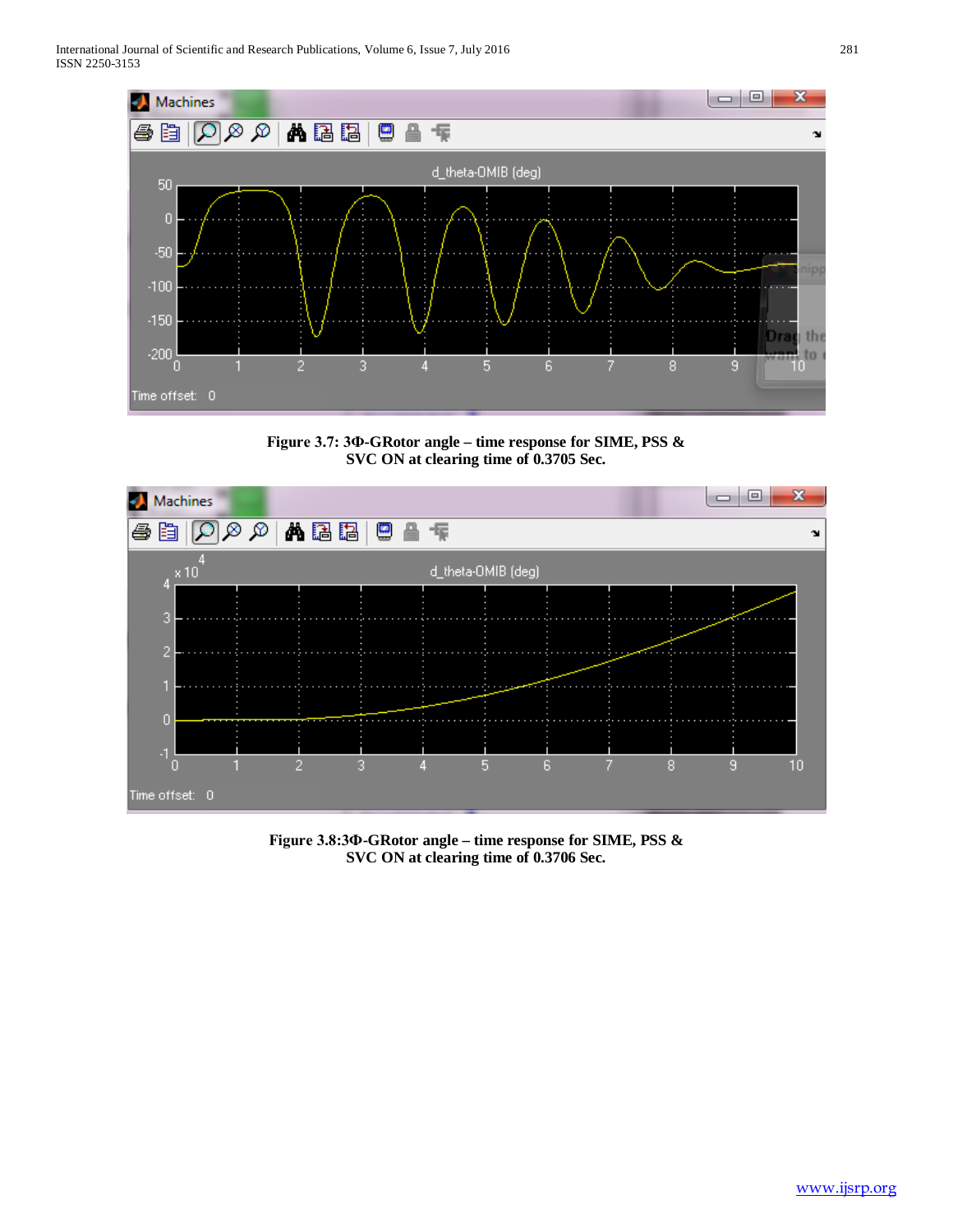

**Figure 3.9: plot of rotor angle versus time (runge kutta solution), 3Ph-G, H=24 sec**

#### IV. CONCLUSION

 In this transient stability studies of a machine connected to infinite busbar using modified Humpage model for double line to ground fault and single line to ground fault, the Humapage model was equipped with static variable compensator in the middle of the transmission line. This was the first stage of enhancement and the line was simulated with sympower system. Also the classical model was used to compute the critical clearing time using equal area criteria with the order Runge Rulta numerical method, simulation was done in matlab environment.

 Although the scope is not meant to go beyond the introduction of double line to ground and single line to ground fault, I found it necessary to also include the three phase to ground fault because this will help me to draw a good comparative analysis. In the fault analysis, different types of faults were introduced at the busbar and the fault were analysed. The results show that during fault voltages and currents, the system is greatly affected by the three phase to ground fault. Here the classical critical clearing time estimation for the three phase to ground fault was found to be 0.6308 sec followed by the classical critical clearing time for the double line to ground fault which was estimated to be 0.8754sec and lastly the single line to ground fault has its classical critical clearing time to be 1.89 sec.

 From the above extract, it becomes imperative to say that the three phase to ground fault is the most severe fault on the transmission system followed by the double line to ground fault. The last severe fault is the single line to ground fault.

#### **REFERENCES**

[1] Anderson, P.M. (2000). Analysis of faulted power system, Lowa State University press New York

- [2] Anderson, P.M. and Fouad, A.A. (1995). Power system control and stability. The IEEE press.
- [3] Armando, L. Jaime, D.L. (2010). Stability and transient Energy method for the classroom, IEEE centre for power engineering.
- [4] Ankit Jha (2008 -09)
- [5] Bablesh, K.J. Gupta, R.P. and Upendra, P. (2014). Combine Operation of SVC, PSS and Increasing Inertia of machine for power system transient stability enhancement .
- [6] Bickford, J.P. and Reed, J.R. (1976). Computation of Power System Transient,
- [7] Bollen,M.H.J.(2000). Power quality problems, voltage sags and interruption. IEEE Press New York.
- [8] Chatter JEE D. Ghosh, A (2007) Transient stability Assessment of power system containing series sand shunt compensators IEEE Trans ' on power system.
- [9] Dandeno, P.L. Karas, A.N. McClymont, K.R. and Waston W, (1968). Effect of high speed Rectifier Exicaiton system on Generator stability limits, IEEE Trans, vol. 1968.
- [10] Dong, Y. Pota H.R. (2011) Transient stability Margin prediction using equal Area criterion IEEE.
- [11] Dugan, R.C. et al (2004). Electrical Power system quality, McGraw-Hill, New York, USA 2004.
- [12] Elgerd, O.I. (1970). Electric energy system theory, McGraw-Hill, New York.
- [13] Haque, M.H. (2008). Evaluation of first Swing stability of a large power system with various FACTs Devices IEEE Trans 2008.
- [14] I Gupta, B.R. (1999). Power system analysis and design wheeler publisher.
- [15] IEEEJ, (1999). Technical Committee, standard models of power system IEEJ report.
- [16] Karami, A. (1990). Power system transient stability merging estimation using neural networks Electrical power and energy system.
- [17] Lucas JR (2005) Power system fault analysis.
- [18] Lyambo, P.K. Izonova R. (2007). Transient stability Analysis of IEEE 14 bus Electrical Power System. IEEE conf.
- [19] Micheal, J.B. and Richard C.S. (2005). Understanding power system stability.